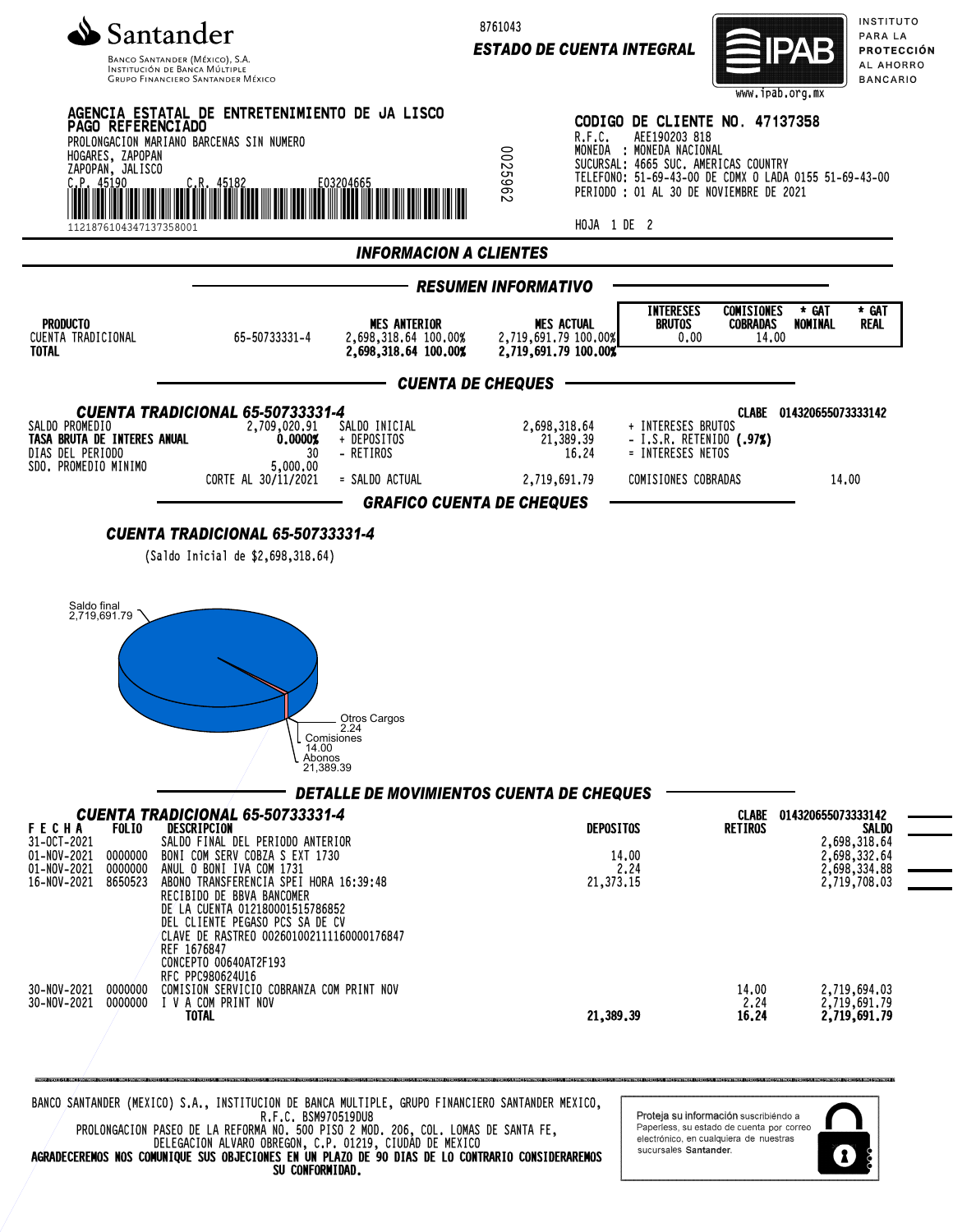

**BANCO SANTANDER (MÉXICO), S.A. INSTITUCIÓN DE BANCA MÚLTIPLE**<br>INSTITUCIÓN DE BANCA MÚLTIPLE<br>GRUPO FINANCIERO SANTANDER MÉXICO 8761043

## **ESTADO DE CUENTA INTEGRAL**

### UUID DEL TIMBRADO 14FE17F9-0F86-4CE4-8A27-D1BF2AFC9729 **FOLIO INTERNO:**

FECHA Y HORA DE EXPEDICION :<br>FECHA Y HORA DE CERTIFICACION : REGIMEN FISCAL DEL EMISOR : LUGAR DE EXPEDICION DEL COMPROBANTE : UNIDAD DE MEDIDA :<br>METODO DE PAGO : TIPO DE COMPROBANTE :

# **INFORMACION FISCAL -**

# NUM. DE CERTIFICADO DEL EMISOR

00001000000504535458 65507333314 2021-12-02T06:13:52 2021-12-02T06:13:53 601 - GENERAL DE LEY PERSONAS MORALES 01219 - CIUDAD DE MEXICO E48 - UNIDAD DE SERVICIO PUE - PAGO EN UNA SOLA EXHIBICION. **EGRESO** 



## SELLO DIGITAL DEL EMISOR

M32AgiL7FWjFUIuJC2CsWsXGbmQZ/wYeeNFFG18uw/8zfOaz158w4k+8cbSYyw04/Z2YPBZQkPYj5K5ndcPz6vOLv+5BQi/U103wmfn7P1RCvrdngb1zxCqPnDQAw/Abo7vC9TjWNVC21M25o m86zvJH7Az44qTgQGNH4VgLSv5QUr4AGkBw3ZkSwOE8ErHwXvhagJVxHJ26rtxF2eOMEjvL9NAfBE1H4h+qw2dsFsKggmQgg54HdgYWDRNCxTuSxN5Mr/iDCXyGY9HQg6e5Jenaf6k1YO3g6u<br>m86zvJH7Az44qTgQGNH4VgLSv5QUr4AGkBw3ZkSwOE8ErHwXvhagJVxHJ26rtxF2eOMEjvL9NAfB

## SELLO DIGITAL DEL SAT

01wpBgVsoNE0/Qp4p5c5B1Qj58CKLDNZxxnOetQXaf2xuYBxLm+hg8+8hgIrNu7D5q4y+ijNkJYScqvsHZQ3JMZjqWCMOqAxh/Y/cfzgWQoOLGFxd5OwWCCxn67DnKossPv23m2tw311HERON<br>mDSX4tY85XqQw30Iz35Rx1JtpZEykAB9jHEHYFXgwBa51hCOIrAymOmOTdzANoQYi82dv7osJpv5 9jjg4Adbl6fTuTHiiOI/egrNlAn8+C3tDXviL19zKWLpllmByxiA==

#### CADENA ORIGINAL DEL COMPLEMENTO DE CERTIFICACION DEL SAT

ll1.1l14FE17F9-OF86-4CE4-8A27-D1BF2AFC9729l2O21-12-O2TO6:13:53lINTO2O124V62lM32AgiL7FWjFUIuJC2CsWsXGbmQZ/wYeeNFFG18uw/8zf0az158w4k+8cbSYyw04/Z2YP WORKERFIND --0.00-4014-0AZ/-DIDIZALG7ZSIZOZI-IZ-OZIOO.IS.SSIINIOZOIZ4VOZIMSZAGINIZMOIZUSWSKODWYZZWIEENIITOIDOWYOZIOZZIOW4K+0CDSI3WO4YZZIM<br>WORKERFIND --0.0001003054HdgYWDRNCxTuSxN5Mr/iDCXyGY9HQg6e5Jenaf6k1YO3g6uW3DfVVDm2TAr 21132911

# **UUID DEL TIMBRADO**

90B6A9BF-0402-4562-9EB5-F26CD148EB89 **FOLIO INTERNO:** FECHA Y HORA DE EXPEDICION :<br>FECHA Y HORA DE CERTIFICACION : REGIMEN FISCAL DEL EMISOR : LUGAR DE EXPEDICION DEL COMPROBANTE : UNIDAD DE MEDIDA :<br>METODO DE PAGO : TIPO DE COMPROBANTE :

### NUM. DE CERTIFICADO DEL EMISOR

00001000000504535458 65507333314 2021-12-02T06:14:12<br>2021-12-02T06:14:12 601 - GENERAL DE LEY PERSONAS MORALES 01219 - CIUDAD DE MEXICO E48 - UNIDAD DE SERVICIO PUE - PAGO EN UNA SOLA EXHIBICION. **INGRESO** 

## NUM. DE CERTIFICADO DEL SAT 00001000000505211329



## SELLO DIGITAL DEL EMISOR

bYHGFPbVDDHpY1fBEv+tfG+2WrCEUyUJOZFGvH1wx4JB6ncdByhsZ3SoNDu15LqzF5+HwWmZskmujrrSZoEU29hVUPv52qemyeXcu6sLVCmcGpR1M740Yma3ruh6bxZ+ZdBh6o1uYKwFfNQyQ vgAsiHHHKutucfktzWvKkkOIA2VryIAHYYOdkaItAbR5YPPemHcSs1j1GiSyusFKcnmKuNMLtu1VKpqBg2Ipr5zB9Mb00CBO/AzTyjvKfqjkC0iXXDlItnHZxThFAknuO1B976kGoCueMiApk 9KwMaQRwcFkOsah1Bssot/u0hwxJGJYH87e9Sh4pSuljX6+XWPvQ==

## SELLO DIGITAL DEL SAT

hfnqZxtrPPRGxMrMlNTx/C5JxaRft8ZVemKGXyoAdDo78zukNSR0Wjypm1pRyB8gy8zT14uKQlt+NY2nb3+ONoa4PS8RKH2SMYSfd7qLQXlxDIOYbrys4ZX2HjOba3JxRwAfJ26k8iS+YMLAl<br>MOtpNc6/VfrE/2SqR8/Xn3MY7dHUs8/ZqrYeQ82GBeStzqu3tBeVRtuok6sT0rAiPuVQwMpHcEGC zPCLxXE6iCLS7EFJATbbmdzBqYVc+p0ZPWJsVRrazpeGJTUdimhQ==

#### CADENA ORIGINAL DEL COMPLEMENTO DE CERTIFICACION DEL SAT

ll1.1l90B6A9BF-0402-4562-9EB5-F26CD148EB89l2021-12-02T06:14:12lINT020124V62lbYHGFPbVDDHpY1fBEv+tfG+2WrCEUyUJ0ZFGvH1wx4JB6ncdByhsZ3SoNDu15LazF5+Hw WmZskmujrrSZoEU29hVUPv52gemyeXcu6sLVCmcGpR1M740Yma3ruh6bxZ+ZdBh6oluYKwFfNQyQvgAsiHHHKutucfktzWvKkkOIA2VryIAHYYOdkaItAbR5YPPemHcSs1j1GiSyusFKcnmKu<br>NMLtu1VKpqBg2Ipr5zB9Mb0OCBO/AzTyjvKfqjkC0iXXDlItnHZxThFAknu01B976kGoCueMiApk 21132911

ESTE DOCUMENTO ES UNA REPRESENTACIÓN IMPRESA DE UN CFDI

PAGO EN UNA SOLA EXHIBICION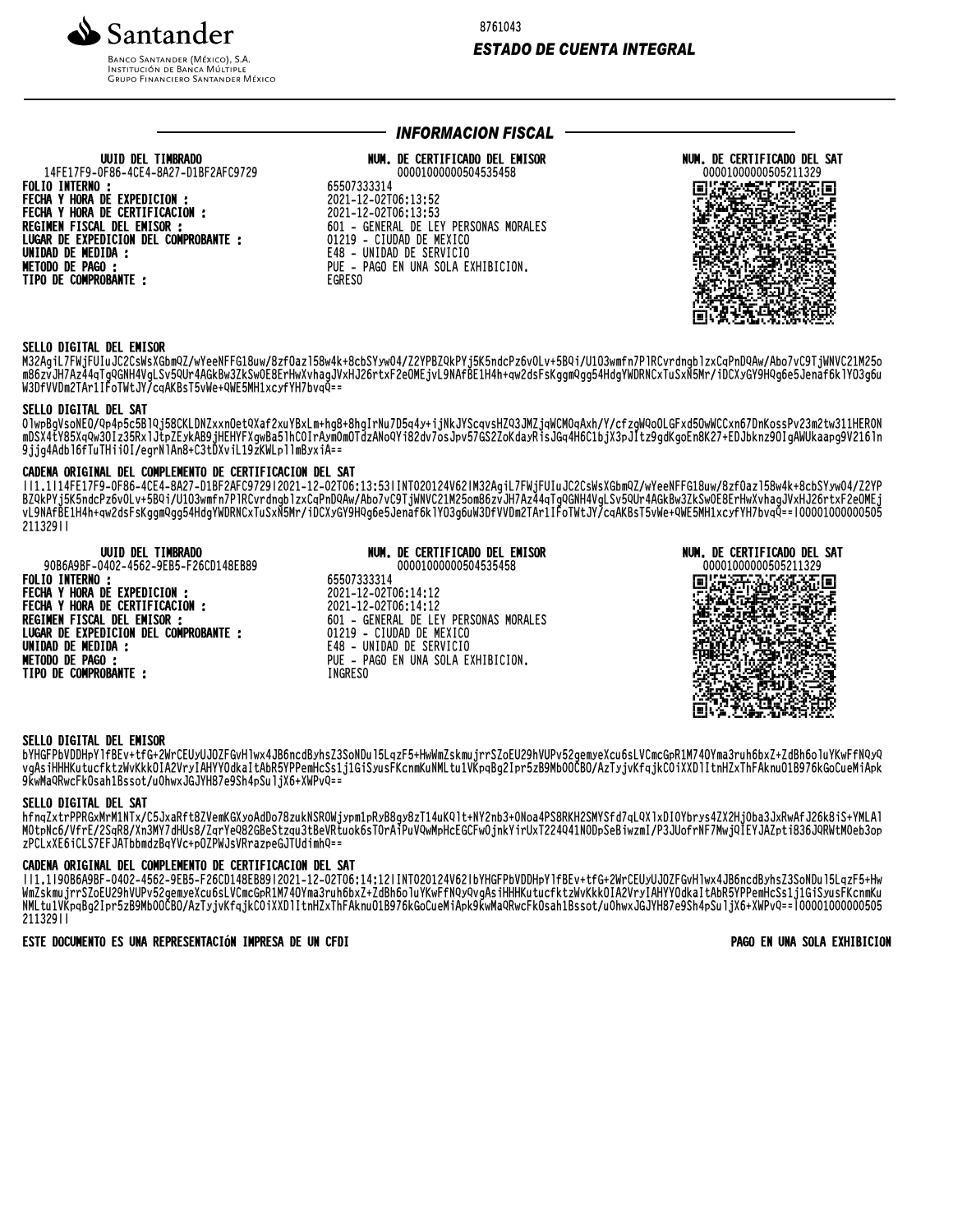

Banco Santander (México), S.A.<br>Institución de Banca Múltiple<br>Grupo Financiero Santander México

# AGENCIA ESTATAL DE ENTRETENIMIENTO DE JA LISCO

1121876104347137358001

8761043

## *ESTADO DE CUENTA INTEGRAL*

CODIGO DE CLIENTE NO. 47137358 PERIODO : 01 AL 30 DE NOVIEMBRE DE 2021

HOJA 2 DE 2

## SIGNIFICADO DE ABREVIATURAS UTILIZADAS EN EL ESTADO DE CUENTA:

|                                                                                                                                                                                                                                                                                                   | DER=                     | <b>DERTIO</b>                                  | NU=                   | NUMERO                                             |
|---------------------------------------------------------------------------------------------------------------------------------------------------------------------------------------------------------------------------------------------------------------------------------------------------|--------------------------|------------------------------------------------|-----------------------|----------------------------------------------------|
|                                                                                                                                                                                                                                                                                                   | DEP=                     | DEPOSITO                                       | NOM=                  | NOMINA                                             |
|                                                                                                                                                                                                                                                                                                   | <b>DESEM=</b>            | DESEMPLEO                                      | ORD=                  | ORDEN                                              |
|                                                                                                                                                                                                                                                                                                   | DEV=<br>DISP=            | DEVOLUCION (ES)<br>DISPOSICION                 | P=                    | <b>POR</b>                                         |
| ASEGURAMIENTO                                                                                                                                                                                                                                                                                     |                          |                                                | PAG=                  | PAGARE (S)                                         |
|                                                                                                                                                                                                                                                                                                   | DOMIC=                   | DOMICILIACION                                  | PER=                  | <b>PERIODO</b>                                     |
| AUTOMOVIL, AUTOMOTRIZ                                                                                                                                                                                                                                                                             | EFEC=                    | <b>EFECTIVO</b>                                | <b>PGO=</b>           | <b>PAGO</b>                                        |
| NÚMERO DE CONTRATO DE FONDOS DE INVERSIÓN                                                                                                                                                                                                                                                         |                          |                                                |                       | <b>PLAZO</b>                                       |
| ABU=<br>ANUL=<br>ANTICIP=<br>ANTICIP=<br>ANTICIP=<br>ANTICIP=<br>ANTICIP=<br>ANTICIP=<br>ANTICIP=<br>ANTICIP=<br>ANTICIP=<br>AUTOMATICO<br>AUTOMATICO<br>AUTOMATICO<br>BONIF=<br>MUNERO DE CON<br>CAD=<br>CADA UNO (A<br>CAD=<br>CADA UNO (A<br>CAD=<br>CADA UNO (A<br>CAD<br><b>BONIFICACION</b> | ELEC=<br>EQUIV=          | ELECTRONICO (A)<br>EQUIVALENTE                 | PZO=<br>Rec=          | <b>RECIBO</b>                                      |
|                                                                                                                                                                                                                                                                                                   |                          | <b>ESQUEMA</b>                                 | $REF =$               | REFERENCIA                                         |
| CADA UNO (A)<br>COSTO ANUAL TOTAL<br>COSTO EFECTIVO REMANENTE                                                                                                                                                                                                                                     | EŠQ=<br>Fact=            | FACTURACION                                    | <b>REN=</b>           | RENDIMIENTO                                        |
|                                                                                                                                                                                                                                                                                                   |                          | FECHA                                          | $S =$                 | <b>SOBRE</b>                                       |
|                                                                                                                                                                                                                                                                                                   | FEC=<br>FED=             | FEDERAL (ES)                                   | SBC=<br>SDO=          | SALVO BUEN COBRO                                   |
| CAJERO (S)<br>CANCELACIÓN                                                                                                                                                                                                                                                                         | <b>G.A.T.=</b><br>IMPTO= | GANANCIA ANÚAL TOTAL                           |                       | SALDO                                              |
|                                                                                                                                                                                                                                                                                                   |                          | <b>IMPUESTO (S)</b>                            |                       | SEGURO (S)                                         |
|                                                                                                                                                                                                                                                                                                   | $INI =$                  | <b>INICIAL</b>                                 | SEG=<br>SER=<br>SPEI= | SERVICIÒ                                           |
| CIUDAD DE MEXICO                                                                                                                                                                                                                                                                                  |                          | INT / INTS= INTERES (ES)                       |                       | SISTEMA DE PAGOS ELECTRONICOS                      |
| <b>CERTIFICADO</b>                                                                                                                                                                                                                                                                                | INTAL=                   | INTERNACIONÁL                                  | SUC=                  | <b>SUCURSAL</b>                                    |
|                                                                                                                                                                                                                                                                                                   | INV=                     | INVERSION                                      | T=                    | <b>TASA</b>                                        |
|                                                                                                                                                                                                                                                                                                   | INVALID=                 | <b>INVALIDEZ</b>                               | TARJ=                 | TARJETA (S)<br>TRANSFERENCIA ELECTRONICA DE FONDOS |
|                                                                                                                                                                                                                                                                                                   | $LCI =$                  | LINEA DE CREDITO INMEDIATA                     | $TF =$                |                                                    |
|                                                                                                                                                                                                                                                                                                   | LIQ=<br>LOC=             | LIQUIDACION                                    | $TPV =$               | TERMINAL PUNTO DE VENTA                            |
|                                                                                                                                                                                                                                                                                                   |                          | <b>LINEA DE COBERTURA</b>                      | <b>TRANSF=</b>        | TRANSFERENCIA                                      |
|                                                                                                                                                                                                                                                                                                   | LPI=                     |                                                |                       |                                                    |
|                                                                                                                                                                                                                                                                                                   | MORA=                    | LINEA DE PROTECCION INMEDIATA<br>MORATORIO (S) | $VTA = VTO =$         | VENTA (S)<br>VENCIMIENTO                           |
| <b>CENTER CONTINUES</b><br>COS<br>COSE CARGO<br>CON= CONTSION<br>CON= CONTSION<br>CRED= CREDITO<br>CTA= CUENTA (S)<br>CTA= CUENTA (S)<br>CTA= CUENTA (S)                                                                                                                                          | $N. OP =$                | NUMERO DE ÒPÉRACIÓN (ES)                       |                       |                                                    |
|                                                                                                                                                                                                                                                                                                   |                          |                                                |                       |                                                    |

BANCO SANTANDER (MEXICO) S.A., INSTITUCION DE BANCA MULTIPLE, GRUPO FINANCIERO SANTANDER MEXICO, R.F.C. BSM970519DU8 PROLONGACION PASEO DE LA REFORMA NO. 500 PISO 2 MOD. 206, COL. LOMAS DE SANTA FE, DELEGACION ALVARO OBREGON, C.P. 01219, CIUDAD DE MEXICO AGRADECEREMOS NOS COMUNIQUE SUS OBJECIONES EN UN PLAZO DE 90 DIAS DE LO CONTRARIO CONSIDERAREMOS SU CONFORMIDAD.

Proteja su información suscribiendo a Paperless, su estado de cuenta por correo<br>electrónico, en cualquiera de nuestras sucursales Santander.